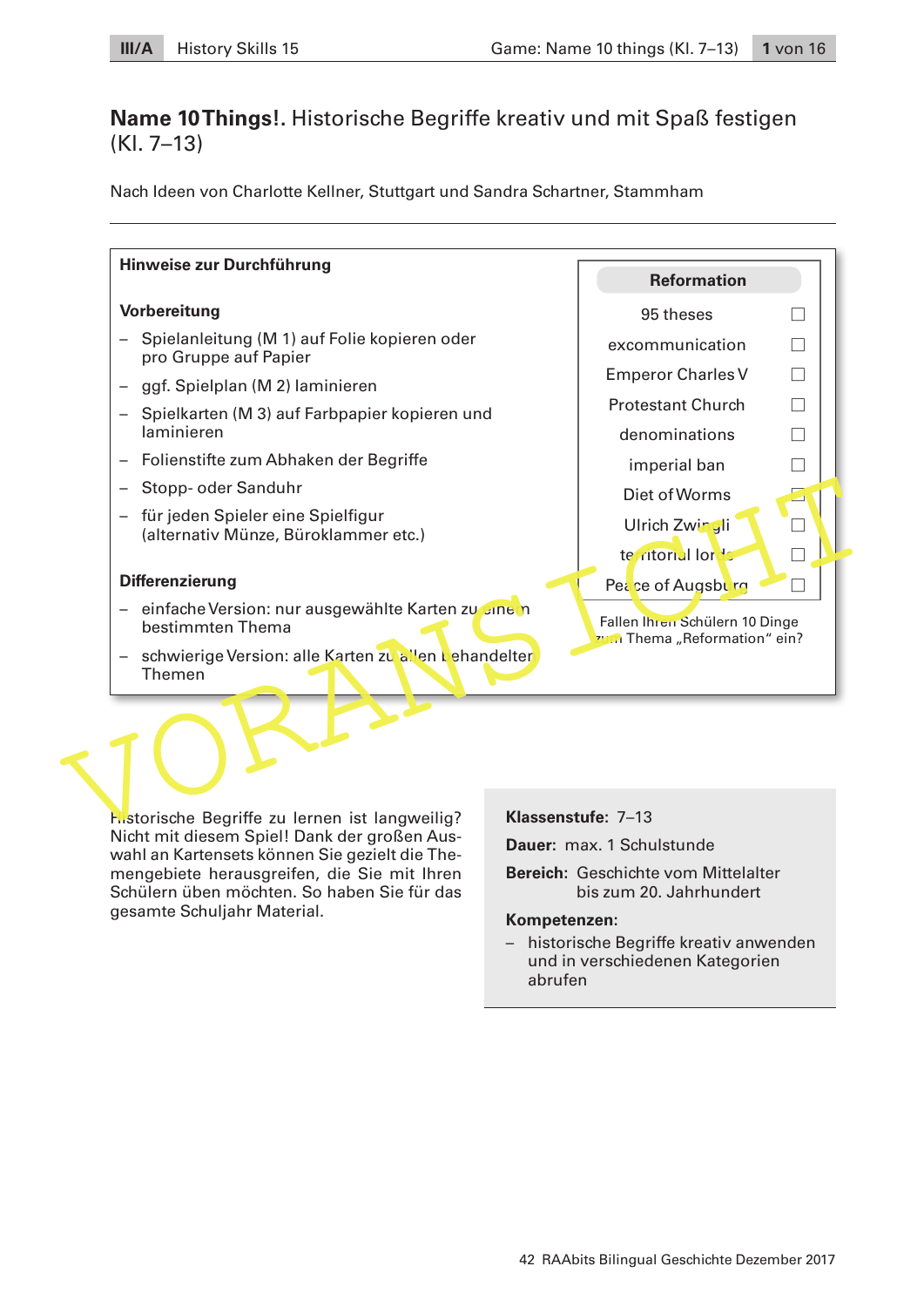### **M 1 Name 10 things … – rule sheet**

Do you think learning historical terms is boring? Play this game and you will think differently!

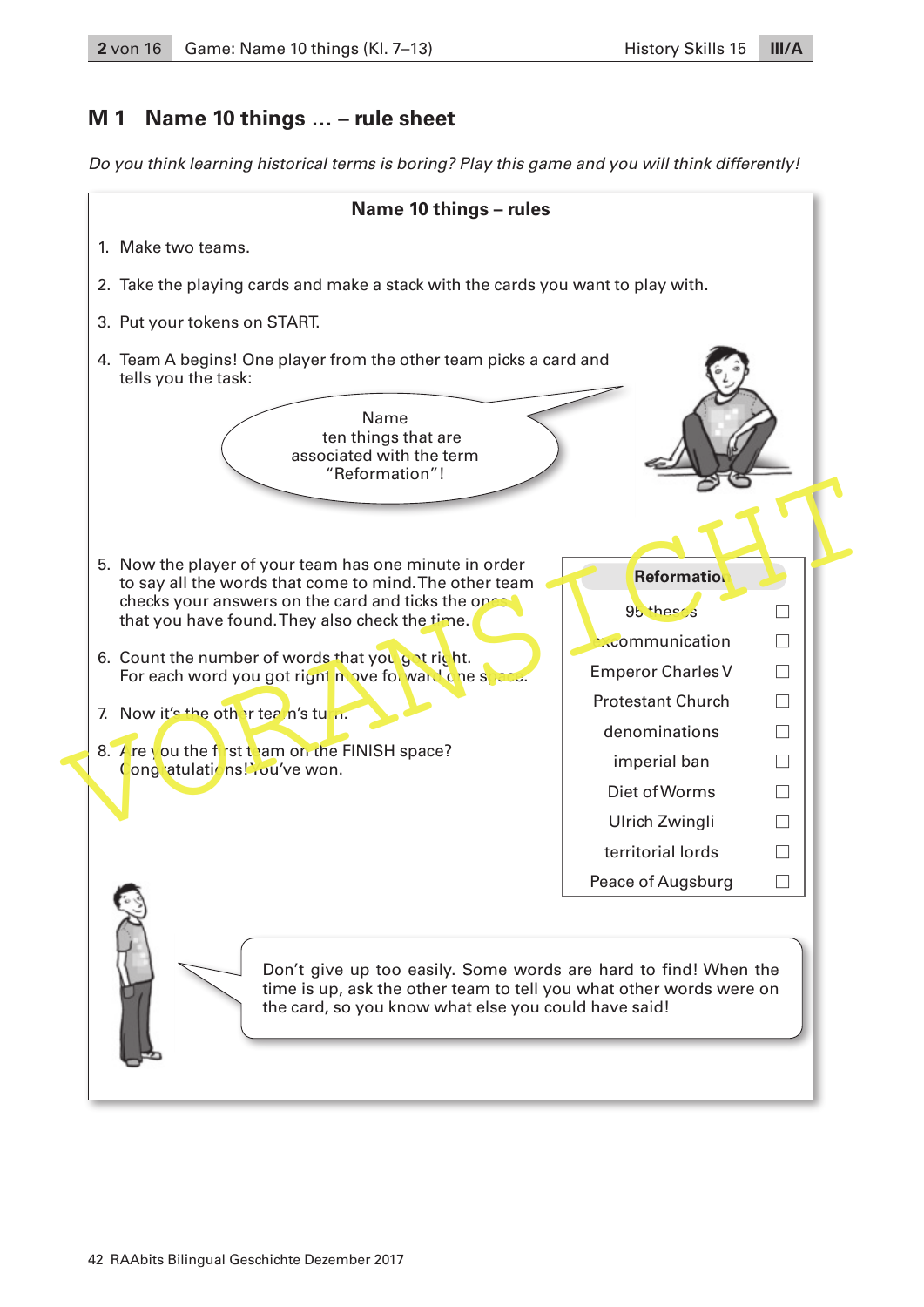## **M 2 Game board**